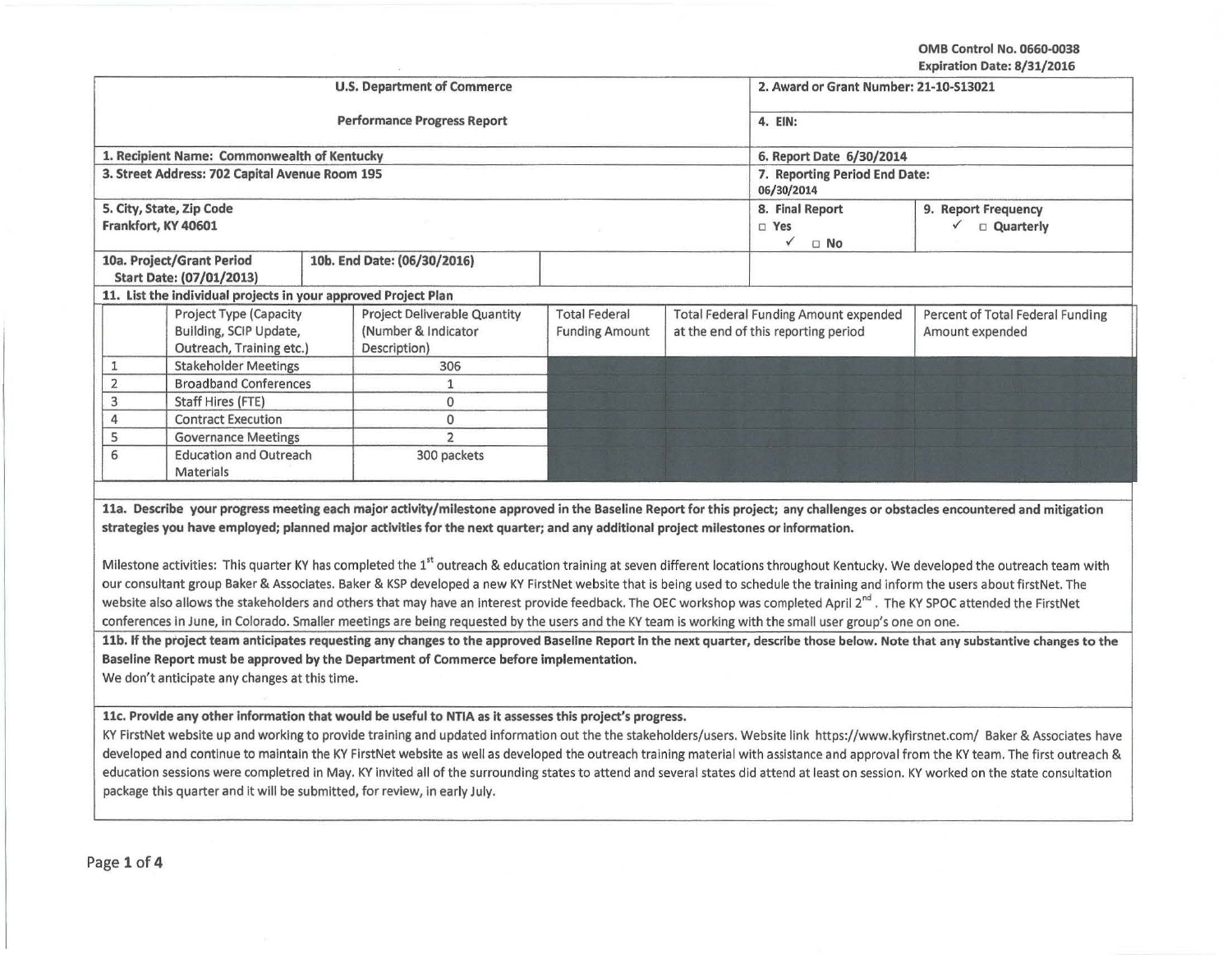11d. Describe any success stories or best practices you have identified. Please be as specific as possible. In this quarter The KY FirstNet team completed the first part of the Outreach & Education training. The KY FirsNet team scheduled training at seven different sites covering the state and reached out to over 300 potential users face to face. The KY FirsNet website was used to schedule training, disseminate information about the training, send FirstNet updates out to the stakeholders & users and for feedback from the users to the FirstNet team. KY invited all of the surrounding state SPOCS or designees to attend our outreach classes and several states accepted and attended the training.

## 12. Personnel

12a. If the project is not fully staffed, describe how any lack of staffing may impact the project's time line and when the project will be fully staffed.

No staff increases this quarter.

12b. Staffing Table

| <b>Job Title</b>     | FTE % | <b>Project(s) Assigned</b>             | Change    |
|----------------------|-------|----------------------------------------|-----------|
| SWIC                 | 75%   | Provide oversight of the SLIGP project | No change |
| <b>Staff Member</b>  | 100%  | Provide administrative support         | No change |
| <b>Stafff Member</b> | 100%  | <b>Provide Project Support</b>         | No change |

| Add Row | Remove Row |
|---------|------------|

## 13. Subcontracts (Vendors and/or Subrecipients)

13a. Subcontracts Table - Include all subcontractors. The totals from this table must equal the "Subcontracts Total" in Question 14f.

| Name                                 | <b>Subcontract Purpose</b>         | Type<br>(Vendor/Subrec.) | RFP/RFQ<br>Issued<br>(Y/N) | Contract<br>Executed<br>(Y/N) | Start<br>Date | End<br>Date | <b>Total Federal</b><br><b>Funds Allocated</b> | <b>Total Matching</b><br><b>Funds Allocated</b> | Project and % Assigned |
|--------------------------------------|------------------------------------|--------------------------|----------------------------|-------------------------------|---------------|-------------|------------------------------------------------|-------------------------------------------------|------------------------|
| <b>Michael Baker</b><br>& Associates | <b>Website Development</b>         | Vendor                   | N                          |                               | 2/20/14       | 6/30/<br>16 | \$225,000                                      |                                                 |                        |
| Michael Baker<br>& Associates        | Data Collection                    | Vendor                   | N                          |                               | 2/20/14       | 6/30/<br>16 | \$500,000                                      |                                                 |                        |
| Michael Baker<br>& Associates        | Outreach & Education<br>Consulting | Vendor                   | N                          |                               | 2/20/14       | 6/30/<br>16 | \$543,750                                      |                                                 |                        |

Add Row Remove Row

13b. Describe any challenges encountered with vendors and/or subrecipients.

No issues-Baker & Assciates have worked with the KY FirstNet team to develop a KY website and work with the team on Outreach & Education.

Page 2 of 4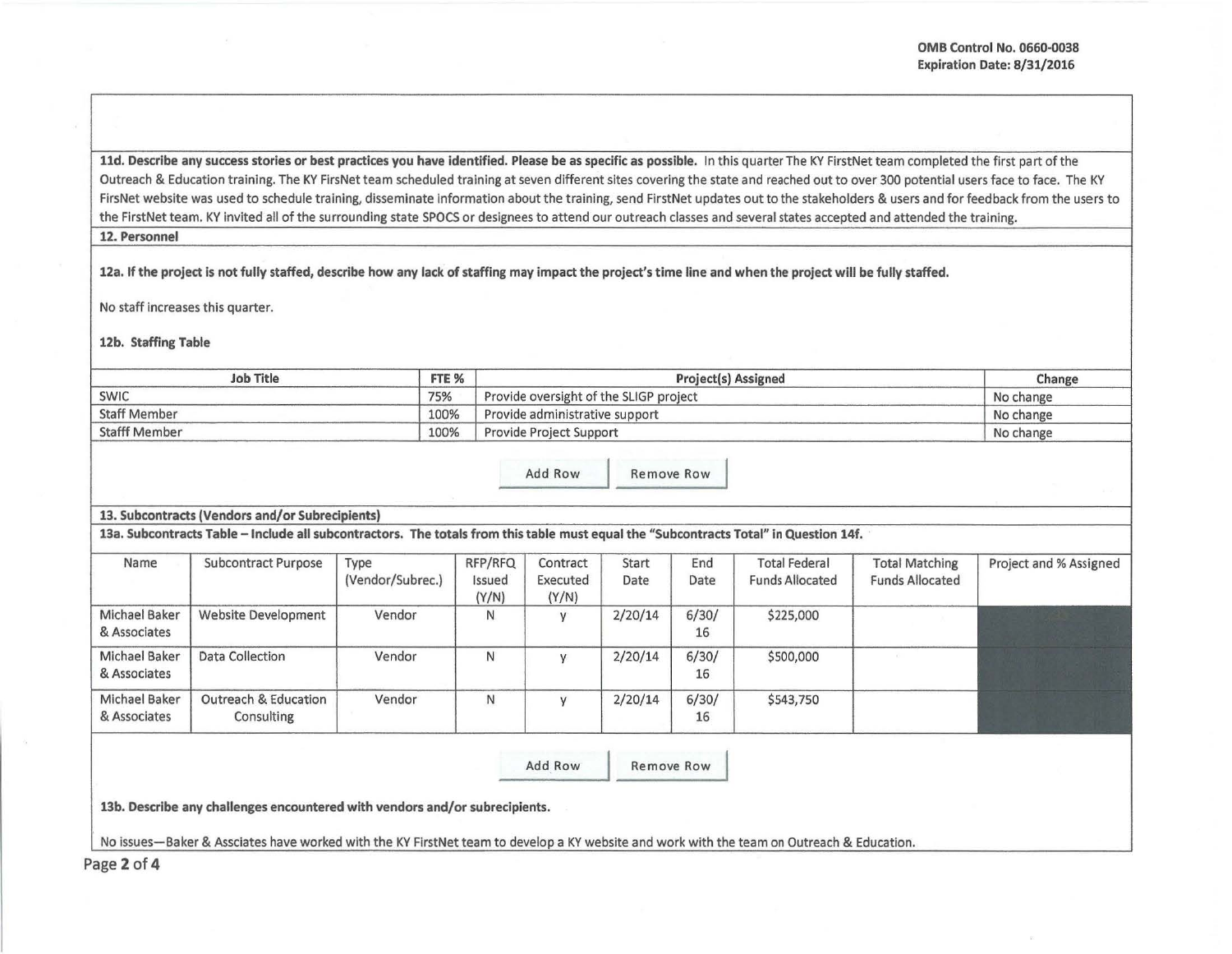## 14. Budget Worksheet

Columns 2, 3 and 4 must match your current project budget for the entire award, which is the SF-424A on file. Only list matching funds that the Department of Commerce has already approved.

| Project Budget Element (1)   | <b>Federal Funds</b><br>Awarded (2) | <b>Approved Matching</b><br>Funds (3) | <b>Total Budget</b><br>(4) | <b>Federal Funds</b><br>Expended (5) | <b>Approved Matching Funds</b><br>Expended (6) | Total Funds Expended (7) |
|------------------------------|-------------------------------------|---------------------------------------|----------------------------|--------------------------------------|------------------------------------------------|--------------------------|
| a. Personnel Salaries        | \$112,500.00                        | \$318,840.00                          | \$431,340.00               | \$33,518.50                          | \$85,945.02                                    | \$119,463.52             |
| b. Personnel Fringe Benefits | \$54,000.00                         | \$144,000.00                          | \$198,000.00               | \$5,789.12                           | \$25,803.49                                    | \$31,592.61              |
| c. Travel                    | \$165,000.00                        | \$0.00                                | \$165,000.00               | \$14,120.36                          | \$0.00                                         | \$14,120.36              |
| d. Equipment                 | \$0.00                              | \$0.00                                | \$0.00                     | \$0.00                               | \$0.00                                         | \$0.00                   |
| e. Materials/Supplies        | \$7,048.00                          | \$297.00                              | \$7,345.00                 | \$0.00                               | \$0.00                                         | \$0.00                   |
| f. Subcontracts Total        | \$1,268,750.00                      | \$0.00                                | \$1,268,750.00             | \$197,762.56                         | \$0.00                                         | \$197,762.56             |
| g. Other                     | \$245,250.00                        | \$0.00                                | \$245,250.00               | \$80.00                              | \$0.00                                         | \$80.00                  |
| h. Total Costs               | \$1,852,548.00                      | \$463,137.00                          | \$2,315,685.00             | \$251,270.54                         | \$111,748.51                                   | \$363,019.05             |
| i. % of Total                | 80%                                 | 20%                                   | 100%                       | 69%                                  | 31%                                            | 100%                     |

15. Certification: I certify to the best of my knowledge and belief that this report is correct and complete for performance of activities for the purpose(s) set forth in the award documents.

| 16a. Typed or printed name and title of Authorized Certifying Official: | 16c. Telephone (area code, number, and extension)                        |
|-------------------------------------------------------------------------|--------------------------------------------------------------------------|
| Derek Nesselrode                                                        | (502) 782-2064<br>16d. Email Address                                     |
| 16b. Signature of Authorized Certifying Official                        | derek.nesselrode@ky.gov<br>16e. Date Report Submitted (month, day, year) |

According to the Paperwork Reduction Act, as amended, no persons are required to respond to a collection of information unless it displays a currently valid OMB control number. Public reporting burden for this collection of information is estimated to average 10 hours per response for the application process, including time for reviewing instructions, searching existing data sources, gathering and maintaining the data needed, and completing and reviewing the collection of information. Send comments regarding the burden estimate or any other aspect of this collection of information, including suggestions for reducing this burden, to Michael Dame, Director, State and Local implementation Grant Program, Office of Public Safety Communications, National Telecommunications and Information Administration, U.S. Department of Commerce (DOC), 1401 Constitution Avenue, N.W., HCHB, Room 7324, Washington, D.C. 20230.

Page 3 of 4